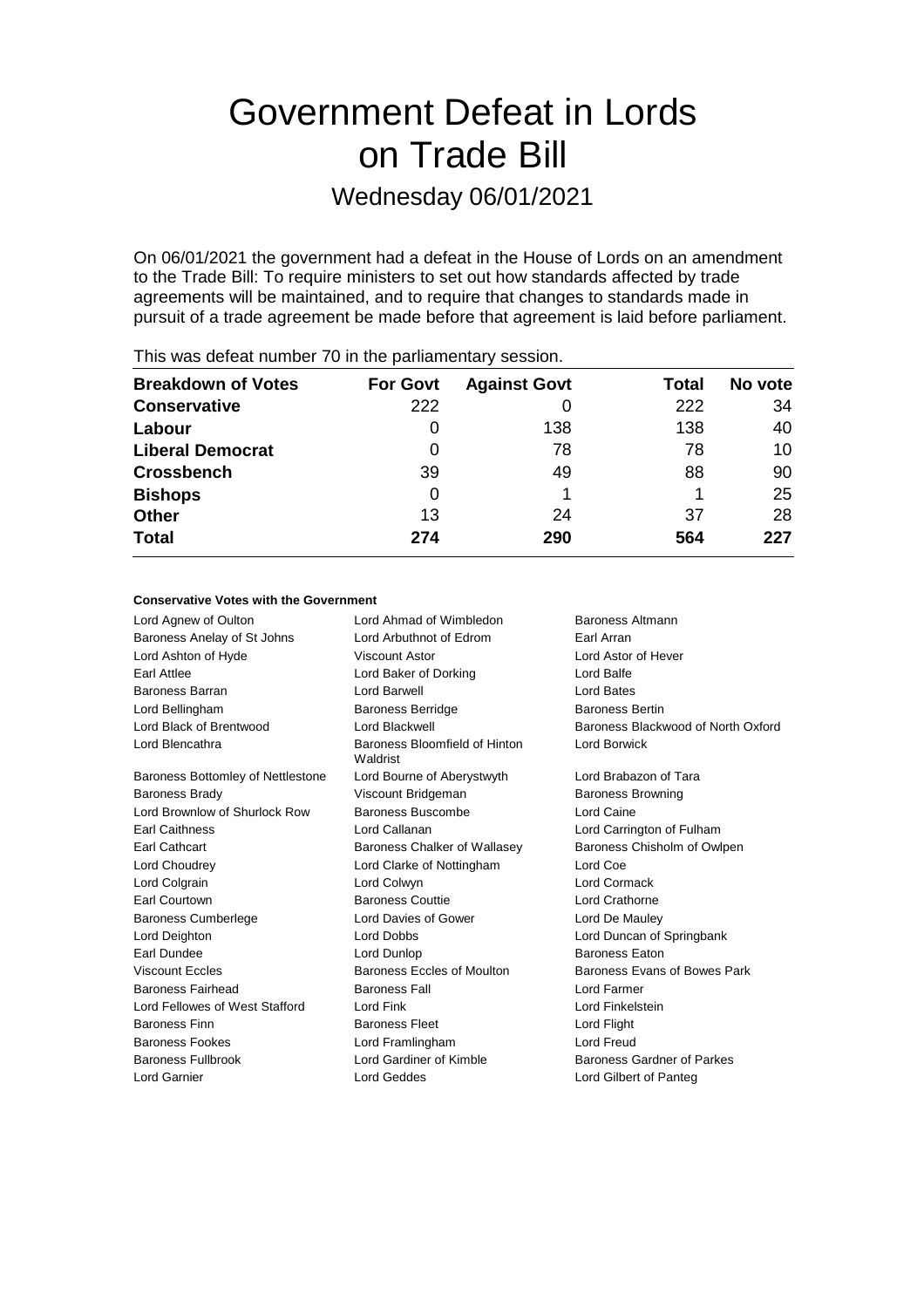Lord Glenarthur **Lord Gold Lord Gold College Container College College College College College College College College College College Cord Goodled Lord Golds Cord Goodle Cord Goodle Cord Goodle Cord Cord Goodle Cord Cord** Lord Goldsmith of Richmond Park<br>Lord Griffiths of Fforestfach Viscount Hailsham Lord Hamilton of Epsom Lord Harris of Peckham Lord Haselhurst **Lord Hayward** Baroness Helic Lord Henley Lord Herbert of South Downs Lord Hill of Oareford Lord Hodgson of Astley Abbotts Baroness Hodgson of Abinger Lord Holmes of Richmond Baroness Hooper Lord Horam Lord Howard of Rising Earl Howe Lord Howell of Guildford Lord Hunt of Wirral Lord James of Blackheath Baroness Jenkin of Kennington Lord Johnson of Marylebone Lord Jopling Lord Keen of Elie Lord King of Bridgwater Lord Kirkham Lord Kirkhope of Harrogate Lord Lamont of Lerwick Lord Lancaster of Kimbolton Lord Lang of Monkton Lord Lansley Lord Leigh of Hurley Lord Lexden Lord Lilley Earl Lindsay Lord Lingfield Earl Liverpool Lord Livingston of Parkhead Marquess of Lothian Lord Lucas Lord Mackay of Clashfern **Lord Mancroft Baroness Manzoor** Baroness Manzoor Lord Marlesford Lord McColl of Dulwich Baroness McGregor-Smith Lord McInnes of Kilwinning Lord McLoughlin Lord Mendoza Baroness Meyer **Baroness Mobarik** Baroness Mobarik Baroness Mone Duke of Montrose Baroness Morgan of Cotes Baroness Morris of Bolton Baroness Morrissey **Lord Moylan** Lord Moylan Lord Moynihan Lord Naseby **Lord Nash Baroness Neville-Jones** Lord Nash Baroness Neville-Jones Baroness Neville-Rolfe **Baroness Newlove** Baroness Newlove **Baroness Nicholson of Winterbourne** Baroness Noakes Lord Northbrook Lord Norton of Louth Lord O'Shaughnessy Lord Parkinson of Whitley Bay Lord Patten Baroness Penn **Baroness Pidding** Lord Pickles **Baroness Pidding** Baroness Pidding Lord Polak **Lord Popat Lord Popat Construction** Lord Price Lord Rana Lord Randall of Uxbridge Lord Ranger Baroness Rawlings **Baroness Realists** Lord Reay **Baroness Redfern** Lord Ribeiro Viscount Ridley Lord Risby Lord Robathan **Baroness Rock** Lord Rose of Monewden Lord Rotherwick **Lord Saatchi** Baroness Sanderson of Welton Lord Sarfraz Lord Sassoon Baroness Sater Baroness Scott of Bybrook Baroness Seccombe Lord Selkirk of Douglas Baroness Shackleton of Belgravia Lord Sharpe of Epsom Lord Sheikh Baroness Shephard of Northwold Lord Sherbourne of Didsbury Baroness Shields Lord Shinkwin Earl Shrewsbury Lord Smith of Hindhead Baroness Stedman-Scott Lord Sterling of Plaistow Lord Stewart of Dirleton Lord Strathclyde **Baroness Stroud** Baroness Sugg Baroness Sugg Lord Suri Lord Swinfen Lord Taylor of Holbeach Lord Tebbit Lord Trefgarne Viscount Trenchard Lord True **Lord Tugendhat** Viscount Ullswater Lord Vaizey of Didcot **Baroness Vere of Norbiton** Baroness Verma Lord Vinson Lord Wakeham Lord Waldegrave of North Hill Baroness Warsi Lord Wasserman Lord Wei Lord Wharton of Yarm **Lord Whitby Baroness Wyld** Lord Young of Graffham Lord Young of Cookham Viscount Younger of Leckie

Lord Grimstone of Boscobel Lord Hague of Richmond

**Conservative Votes against the Government**

#### **Labour Votes with the Government**

| <b>Labour Votes against the Government</b> |                         |  |  |  |
|--------------------------------------------|-------------------------|--|--|--|
| Lord Adonis                                | Lord Alli               |  |  |  |
| Lord Anderson of Swansea                   | <b>Baroness Andrews</b> |  |  |  |

Baroness Amos Baroness Armstrong of Hill Top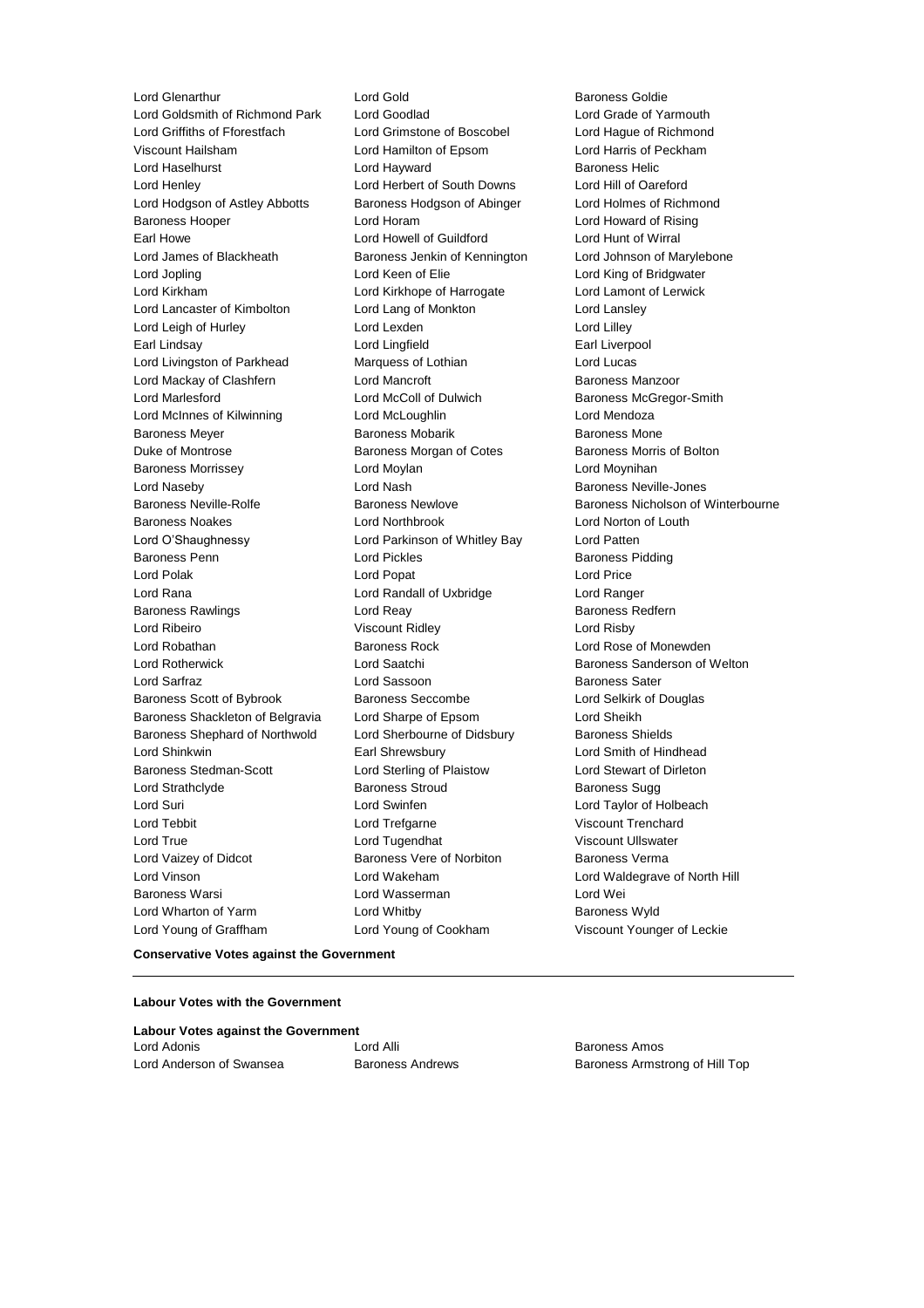Lord Bach **Baroness Bakewell Baroness Bakewell Lord Bassam of Brighton** Lord Berkeley Baroness Billingham Baroness Blower Lord Blunkett Lord Boateng Lord Bradley Lord Bragg **Lord Brooke of Alverthorpe** Lord Browne of Ladyton Baroness Bryan of Partick Lord Campbell-Savours Lord Carter of Coles Baroness Chakrabarti Viscount Chandos Lord Clark of Windermere Baroness Clark of Kilwinning **Baroness Cohen of Pimlico** Lord Collins of Highbury Baroness Crawley Lord Cunningham of Felling Lord Davidson of Glen Clova Lord Davies of Stamford Lord Davies of Brixton Lord Davies of Oldham Baroness Donaghy Baroness Drake Lord Dubs Lord Eatwell Lord Faulkner of Worcester Lord Filkin Lord Foulkes of Cumnock Baroness Gale Lord Giddens Baroness Golding **Constanting Construction Construction Construction** Baroness Goudie Lord Grantchester Lord Griffiths of Burry Port Lord Grocott Lord Hain Viscount Hanworth Lord Harris of Haringey Lord Haskel **Baroness Hayman of Ullock** Baroness Hayter of Kentish Town Baroness Healy of Primrose Hill Lord Hendy Communication Baroness Henig Baroness Hilton of Eggardon Lord Hollick Lord Howarth of Newport Lord Hoyle Lord Hunt of Kings Heath Baroness Jones of Whitchurch Lord Jones Lord Jordan Lord Judd Lord Kennedy of Southwark **Baroness Kennedy of The Shaws** Lord Kestenbaum Baroness Kingsmill **Lord Knight of Weymouth** Lord Layard Lord Lennie **Lord Levy** Lord Levy **Baroness Liddell of Coatdyke** Lord Liddle Lord Lipsey Baroness Lister of Burtersett Lord MacKenzie of Culkein **Baroness Mallalieu** Lord Mandelson Baroness Massey of Darwen Lord Maxton Lord McAvoy Lord McConnell of Glenscorrodale Baroness McDonagh Baroness Mc Baroness McIntosh of Hudnall Lord McKenzie of Luton Lord McNicol of West Kilbride Lord Mendelsohn Lord Mitchell Lord Monks Baroness Morgan of Huyton Baroness Morris of Yardley Lord Morris of Aberavon Lord Murphy of Torfaen Baroness Nye Baroness Osamor Lord Pendry Baroness Pitkeathley **Example 20** Lord Puttnam **Baroness Quin** Baroness Quin Baroness Ramsay of Cartvale **Baroness Rebuck Baroness Reformation** Lord Reid of Cardowan Lord Robertson of Port Ellen Lord Rooker Lord Rosser Lord Rowlands Baroness Royall of Blaisdon Lord Sawyer Baroness Sherlock Lord Sikka Viscount Simon Baroness Smith of Basildon Baroness Smith of Gilmorehill Lord Snape Lord Soley Lord Stevenson of Balmacara Baroness Taylor of Bolton Baroness Thornton **Lord Touhig Lord Triesman** Lord Triesman Lord Tunnicliffe Lord Turnberg Lord Watson of Invergowrie Lord Watts **Lord West of Spithead** Baroness Wheeler Baroness Whitaker **Lord Whitty Communist Example 2** Baroness Wilcox of Newport Lord Wills Lord Winston Lord Wood of Anfield Lord Woodley Baroness Young of Old Scone Lord Young of Norwood Green

#### **Liberal Democrat Votes with the Government**

### **Liberal Democrat Votes against the Government**

Lord Beith Baroness Benjamin Baroness Bonham-Carter of Yarnbury Baroness Bowles of Berkhamsted Lord Bradshaw Baroness Brinton Lord Bruce of Bennachie **Lord Burnett** Lord Burnett **Baroness Burt of Solihull** Lord Campbell of Pittenweem Lord Chidgey Lord Clement-Jones Lord Dholakia Baroness Doocey Baroness Featherstone

Lord Addington Lord Alderdice Lord Allan of Hallam Lord Alliance **Baroness Bakewell of Hardington** Mandeville

Baroness Barker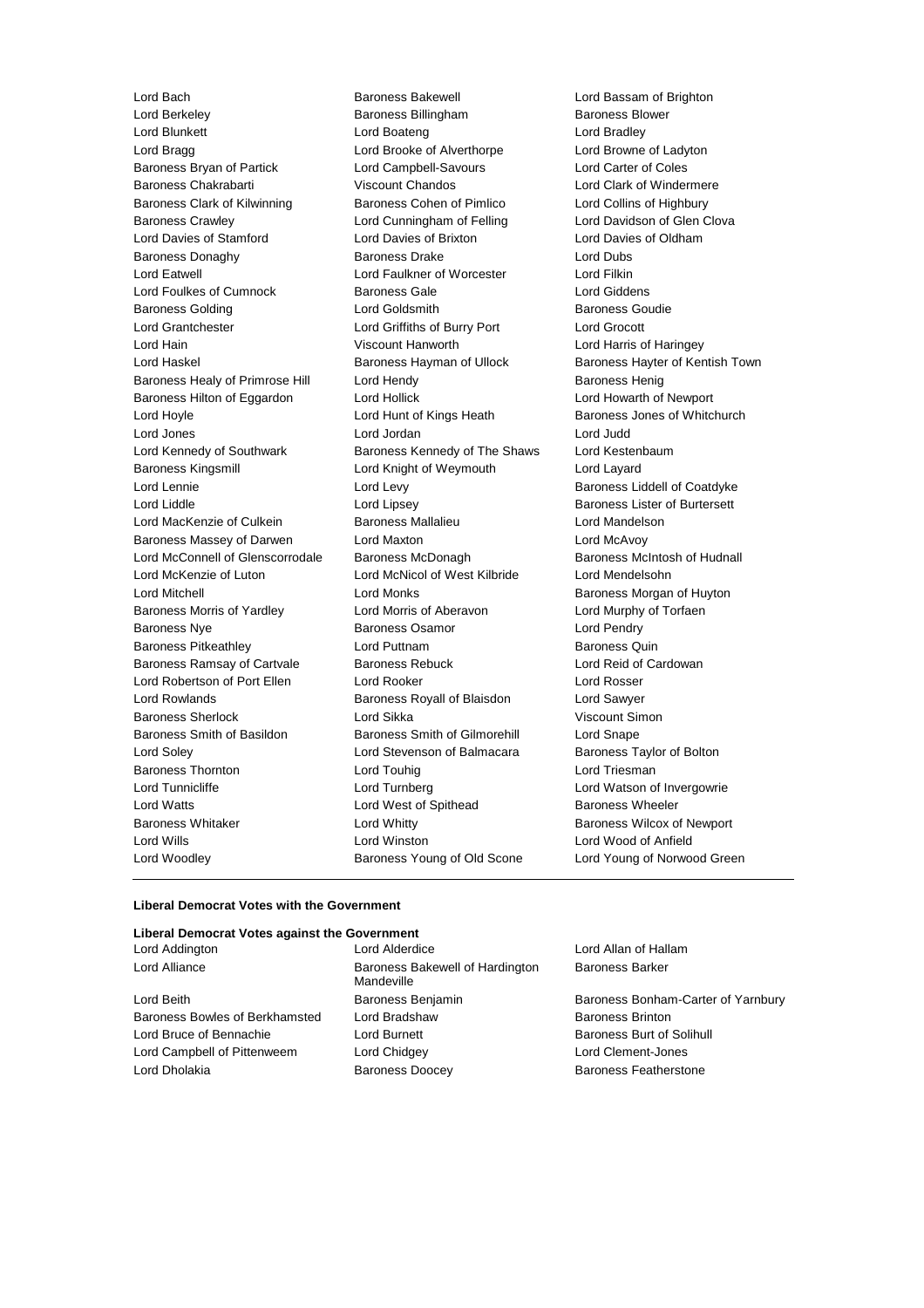Lord Foster of Bath **Lord Fox** Lord Fox **Baroness Garden of Frognal** Lord German Lord Goddard of Stockport Lord Greaves Baroness Grender Baroness Hamwee Baroness Harris of Richmond Baroness Humphreys Lord Hussain Baroness Hussein-Ece Baroness Janke Baroness Jolly Lord Jones of Cheltenham Baroness Kramer Lord Lee of Trafford Lord McNally Lord Newby Baroness Northover Lord Oates Lord Paddick Lord Palmer of Childs Hill Baroness Parminter Baroness Pinnock **Lord Purvis of Tweed** Baroness Randerson Lord Razzall Lord Redesdale Lord Rennard Lord Roberts of Llandudno Baroness Scott of Needham Market Lord Scriven Lord Sharkey **Baroness Sheehan** Lord Shipley Baroness Smith of Newnham Lord Stephen Lord Stoneham of Droxford Lord Storey **Lord Strasburger** Lord Strasburger **Lord Strasburger** Lord Stunell Baroness Suttie Lord Taverne Lord Taylor of Goss Moor Lord Teverson **Baroness Thomas of Winchester** Lord Thomas of Gresford Baroness Thornhill Viscount Thurso Lord Tope Baroness Tyler of Enfield Lord Tyler Lord Tyler Lord Verjee Lord Wallace of Saltaire **Lord Willis of Knaresborough** Lord Wrigglesworth

#### **Crossbench Votes with the Government**

Viscount Brookeborough Lord Brown of Eaton-under-Heywood Lord Butler of Brockwell Lord Carey of Clifton Lord Carrington Lord Chartres Earl Cork and Orrery Earl Courtenay of Devon Baroness Cox Lord Craig of Radley Viscount Craigavon Lord Dannatt Baroness Deech **Earl Erroll** Earl Erroll **Example 20** Baroness Falkner of Margravine Lord Geidt **Contact Contact Contact Lord Greenway Contact Contact Contact Contact Contact Contact Contact Contact Contact Contact Contact Contact Contact Contact Contact Contact Contact Contact Contact Contact Contact Co** Lord Hope of Craighead Lord Houghton of Richmond Lord Janvrin Lord Kakkar **Lord Laming Lord Laming** Baroness Lane-Fox of Soho Earl Lytton **Lord Macpherson of Earl's Court** Baroness O'Loan Lord Patel Lord Powell of Bayswater Lord Smith of Kelvin Lord St John of Bletso Lord Stirrup Lord Trevethin and Oaksey Lord Walker of Aldringham Viscount Waverley Cord Wilson of Tillyorn

# **Crossbench Votes against the Government**

Lord Bichard Baroness Boothroyd Baroness Boycott Baroness Brown of Cambridge Baroness Campbell of Surbiton Earl Clancarty Baroness Clark of Calton **Viscount Colville of Culross** Baroness Coussins Lord Crisp **Lord Curry of Kirkharle** Baroness D'Souza Lord Eames **Baroness Finlay of Llandaff** Lord Freyberg Lord Freyberg Lord Grabiner **Baroness Greengross** Baroness Greengross Baroness Grey-Thompson Lord Hannay of Chiswick **Lord Harries of Pentregarth** Baroness Hayman Baroness Hunt of Bethnal Green Lord Kerr of Kinlochard Lord Kerslake Lord Loomba **Lord Mair Lord Mair** Baroness Masham of Ilton Baroness Meacher Baroness Murphy Baroness O'Neill of Bengarve Lord Pannick Baroness Prashar Lord Ramsbotham Lord Rees of Ludlow Lord Ricketts Lord Rowe-Beddoe Earl Sandwich **Duke of Somerset** Baroness Stern Lord Stern of Brentford Lord Vaux of Harrowden Baroness Watkins of Tavistock Duke of Wellington Baroness Wheatcroft Lord Wilson of Dinton Baroness Young of Hornsey

Lord Anderson of Ipswich Lord Berkeley of Knighton

Lord Aberdare Lord Botham Lord Broers

**Bishop Votes with the Government**